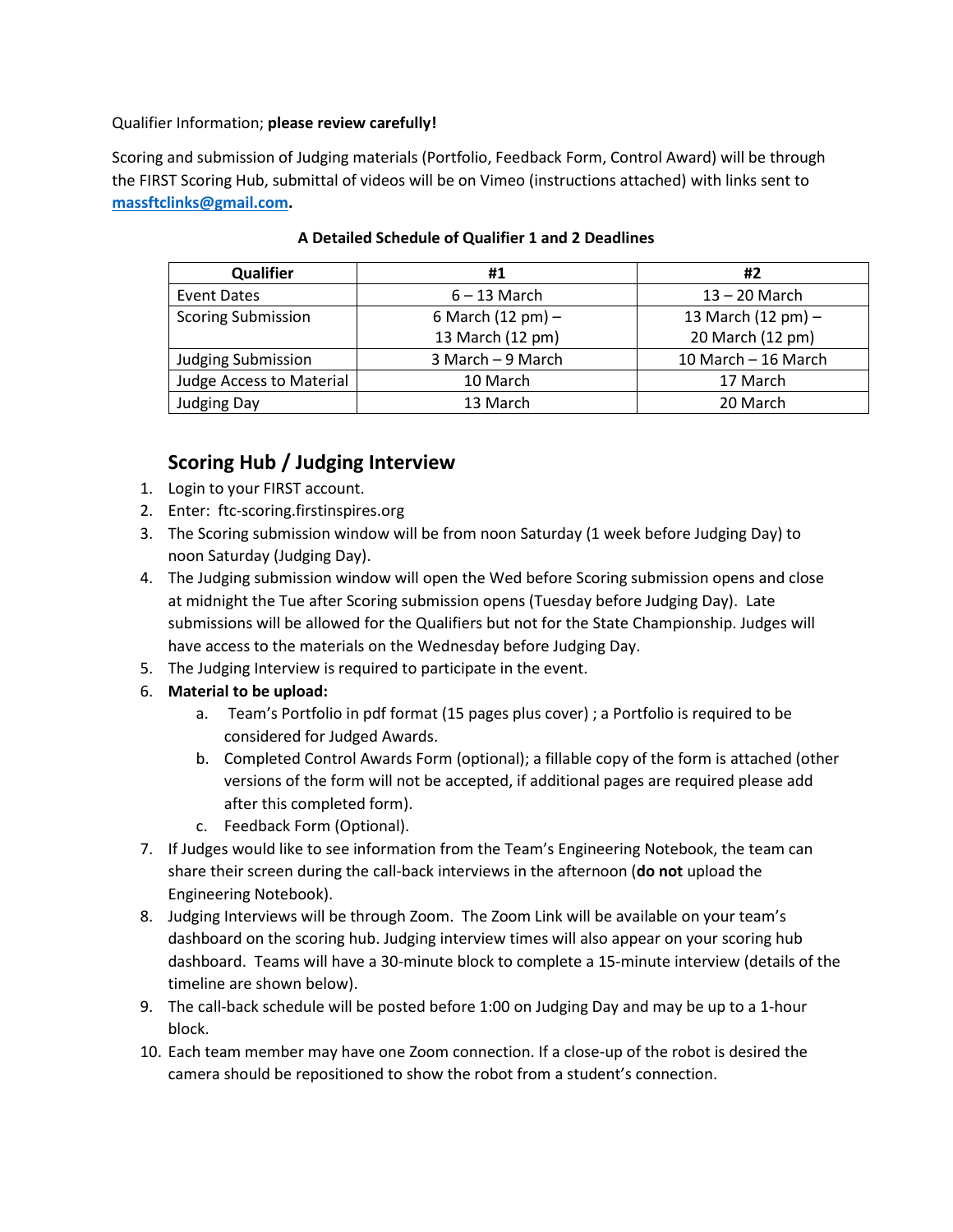- 11. Control Award Video. The link to your video should be on your Control Award application. To assist the Judges please also send the link to [massftclinks@gmail.com.](mailto:massftclinks@gmail.com) The videos will be previewed and an acknowledgement will be returned within 24 hours. The links will be compiled (with passwords if required) on a spread sheet and distributed to the Judges on Wednesday before Judging Day.
- 12. General Match Video. Match videos are not required but it would be extremely helpful for the Judges to see a video of a match. Please follow the same procedure as the Control Award for link submission.
- 13. The Compass and Promote Awards will not be awarded at Qualifiers. The Compass Award will be awarded at the State Championship (follow the Video guidelines and name the video FTC####\_Compass).
- 14. If you do not see an event listed for your team (Qualifier #1 or Qualifier #2 please send an email to massftc@gmail.com.

# **Zoom Judging**

- 1. One Zoom session will be used for the entire day.
- 2. As team members enter the meeting, they will be moved to a Team break-out room. To be placed into the break-out room the following format must be used for a screen name
	- a. Student: #### FirstName (4 or 5 digits for team number)
	- b. Mentor: M#### Name
- 3. The break-out rooms will be open all day but, please leave the meeting when you have completed your interview as we have a limited number of simultaneous meeting attendees. When you return for the call-back interview you should be immediately placed into the team break out room.
- 4. Mentors with multiple teams should list both teams in their screen name. You will be moved from room-to-room for interviews. Your teams will be given consecutive 30-minute blocks.
- 5. An example Interview session schedule is detailed below. When the Judge Panel arrives in the Team break-out room, the team's 5-minute presentation time will start.
- 6. Team members arriving to the Zoom meeting after the Judges arrive in the Team's breakout room will not be put into the break-out room.
- 7. Please do not join the Zoom meeting at the last minute, 2-3 other teams will also be joining and assignments to break-out rooms could take a few minutes.

Example timeline for the morning Judge Interview block is as follows (8:00 – 8:30 block is shown)

| $7:45 - 7:55$ | Team members arrive in Zoom session and are moved to<br>break-out room |
|---------------|------------------------------------------------------------------------|
| $8:00 - 8:05$ | Judges arrive in break-out room and Team presentation                  |
| $8:05 - 8:15$ | Judges Q & A period with Team                                          |
| $8:15 -$      | Judges depart break-out room                                           |
| $8:15 - 8:20$ | Teams depart Zoom meeting                                              |